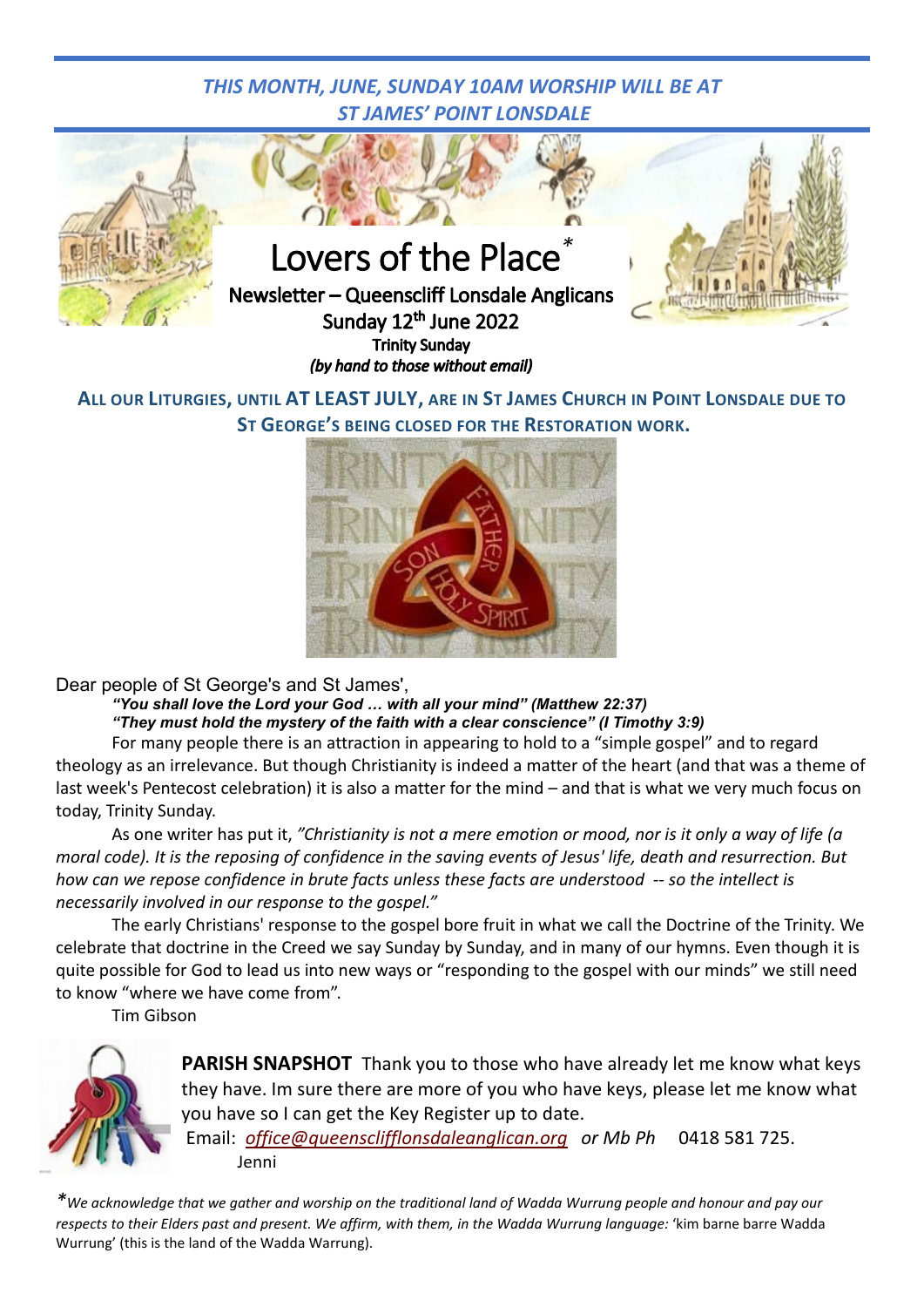# **FROM PARISH COUNCIL and the Warden Parish Consultation**

June will be a busy month for consultation and conversation among parishioners to inform the *Parish Profile*  that we must prepare for prospective applicants for the position of Vicar. Parish Council looks to do this in three ways. First, we are circulating a simple questionnaire this week to all parishioners to seek your advice about what is important to you about the Parish.

At the same time, Parish Councillors are welcoming all opportunities for individual conversations about current and future priorities for the Parish. Please call any of us with your ideas and any questions. If you would prefer a personal catch-up at home or over a coffee, please let me know and it can be easily organised.

Finally, on **Saturday, 25 June at 12.30pm in St Georges Old School Hall** (followed by refreshments), Archdeacon Jill McCoy will convene an open Parish Consultation in which we can review and prioritise the responses and comments from the questionnaires. We anticipate that by the end of the month we will be in a good position to put together an honest and thorough *Parish Profile* that puts flesh on the bones of the *Mission Action Plan.*

- Please return your questionnaire to the Parish Office **by Wednesday, 22 June 2022**,

Thank you very much for your contributions. Fiona Fiona Lindsay Warden & Secretary Parish Council M: 0428 322 208 E: [fi](mailto:fiona.lindsay71@gmail.com)[ona.lindsay71@gmail.com](mailto:ona.lindsay71@gmail.com)

- **QUESTIONAIRE -** If you missed the email re: Questionaire and Rosters,
- [CLICK HERE FOR QUESTIONAIRE](https://www.queensclifflonsdaleanglican.org/wp/wp-content/uploads/2022/06/QUESTIONNAIRE-002.pdf)
- [CLICK HERE FOR SUNDAY ROSTER DUTIES](https://www.queensclifflonsdaleanglican.org/wp/wp-content/uploads/2022/06/Sunday-Liturgy-Roster-Information.pdf)
- The Parish Council is presently putting together a Profile on the Parish to be used by the Incumbency Committee to help choose a new vicar. The results of this Questionnaire will give the Incumbency Committee and applicants some clarity and direction as to what is important to our Parish.
- If you require a printed copy of the Questionnaire, they can be collected from the Church Porch at Sunday Worship Or
- From the outside of St James Church door (when Church is closed) Or
- by contacting Jenni at the office, **mb. No. 0418 581 725 or Sally on mb. No. 0427651038**. We are more than happy to deliver one to your letterbox.
- We are not asking you to put your name to the Questionnaire, we want you to stay anonymous. Please take the time and fill it out and return to the Parish Office by
- **Wednesday, 22 June, 2022**,
- either by return email or to the letter box at St James Point Lonsdale. Letter box or by return email.
- **Roster Information**
- There is also a Roster request attached to this email, as we are reviewing who is available to help on our roster. These need to be returned by the end of June.
- Again, if you would like to discuss this or if you wish to receive a printed copy, please ring any of the Parish Councillors or Jenni whose ph. nos. are listed below..
- Fiona Lindsay 0428 322 208
- Sally Hawkins 0427 651 038
- Bodil Wright 0401 007 597
- Joan Howe 0418 346 337
- Jenny Price 0433 952 183
- Jenny Bleakley **0417 583 485**
- Jenni Farrar 0418 581 725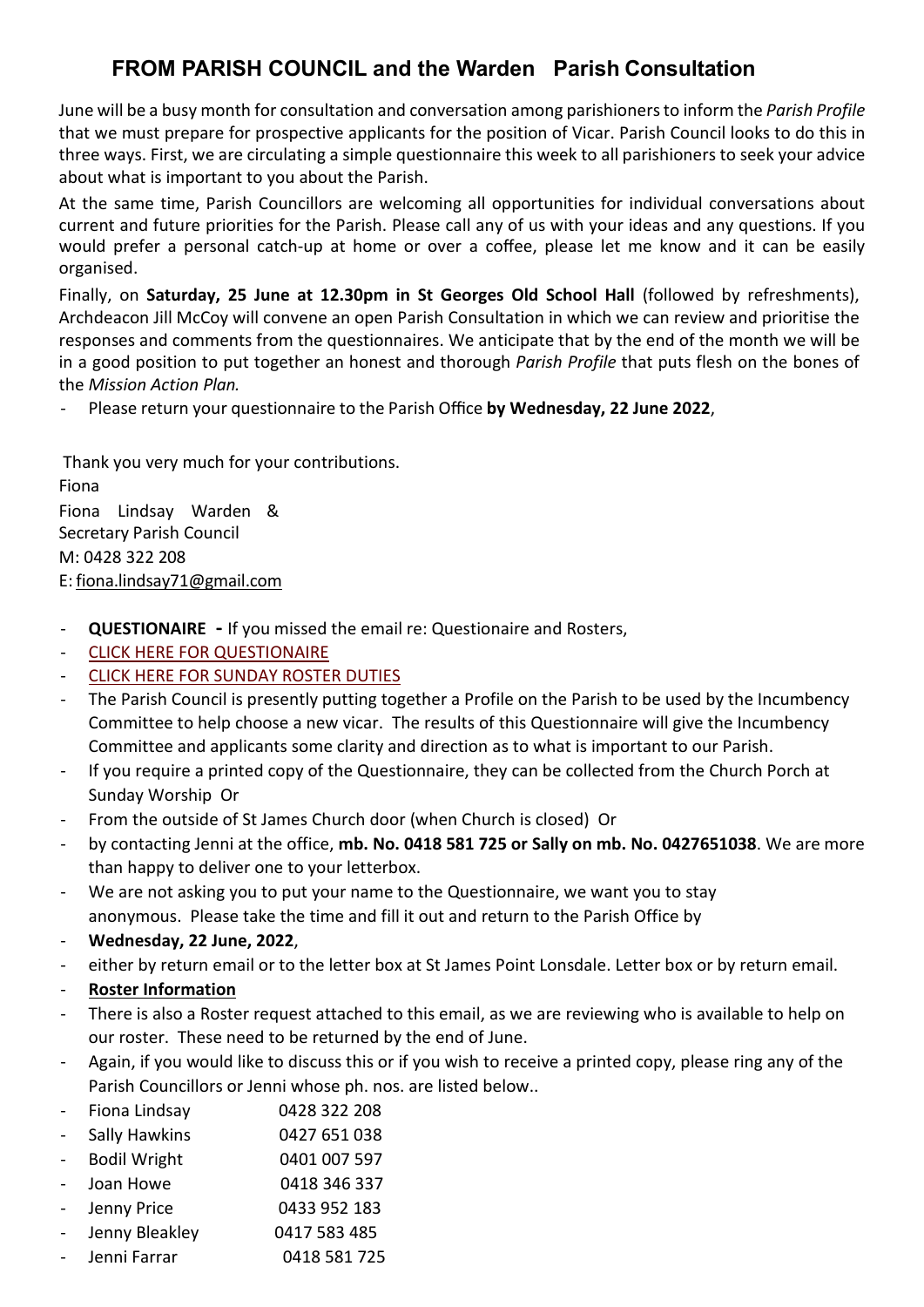#### **FUNNIES FOR THE WEEK**

## **MORE HUMOUR**

## SENTENCES WHICH ACTUALLY APPEARED IN CHURCH **BULLETINS**

On Sunday, a special collection will be taken to defray the cost of the new carpet. All those wishing to do something on the carpet, will you please come forward and get a piece of paper.

The services will close with "Little Drops of Water". One of the ladies will quietly start and the rest of the congregation will please join in.

## **GOSPEL OF THE DAY John 16.12-15**

**<sup>12</sup>** 'I still have many things to say to you, but you cannot bear them now. **<sup>13</sup>** When the Spirit of truth comes, he will guide you into all the truth; for he will not speak on his own, but will speak whatever he hears, and he will declare to you the things that are to come. **<sup>14</sup>** He will glorify me, because he will take what is mine and declare it to you. **<sup>15</sup>** All that the Father has is mine. For this reason I said that he will take what is mine and declare it to you.

## **READINGS FOR THIS SUNDAY with hymns, Trinity Sunday, 12th June 2022: [CLICK HERE](https://www.queensclifflonsdaleanglican.org/wp/wp-content/uploads/2022/06/Sunday-12TH-June-2022-Trinity-Sunday.docx-Web-and-readers-2.pdf) READINGS FOR NEXT SUNDAY 19th June 2022[:CLICK HERE](https://www.queensclifflonsdaleanglican.org/wp/wp-content/uploads/2022/06/Sunday-19th-June-2022-Ord-12.pdf) OUR PRAYERS THIS WEEK**

#### *Prayer of the week* Lord,

we beseech you to keep your family, the Church, in continual godliness, that through your protection it may be free from all adversities, and devoutly given to serve you in good works, to the glory of your name; through Jesus Christ our Lord. *Amen. Nations and Peoples:* Botswana, Zimbabwe *The Church Oodthenong Episcopate:* Retired Clergy/Locums -Timothy

Pinniger, Denis Plant, Noel Whale; The Parish of Holy Trinity, Lara w. Christ Church, Little River - Pastoral Visit (Bp Kate Prowd)

*Melbourne Diocese:* Anglican Criminal Justice Ministry Chaplaincy (Rob Ferguson, Senior Chaplain & Chaplains); St Stephen's Werribee – Karen Community; Moe Win Tun Kin, Saw Htoo; St Thomas' Moonee Ponds - Pastoral Visit (Bp Genieve Blackwell)

*National Church:* The Diocese of Wangaratta (Bp Clarence Bester, Clergy & People)

*Global:* The Anglican Church of South America (Abp Gregory Venables, Primate);

*To pray for our Church each day go to [The Melbourne](https://www.melbourneanglican.org.au/wp-content/uploads/2022/05/June-2022-Prayer-Diary.pdf)  [Anglican](https://www.melbourneanglican.org.au/wp-content/uploads/2022/05/June-2022-Prayer-Diary.pdf)*

*Mission:* The Diocese of Grafton – Bishop Murray Harvey, the clergy and people; The Anglican Church of Japan (Nippon Sei Ko Kai 日本聖公会); World Day Against Child Labour

*To pray for mission each day go to: [Anglican Board of](https://www.abmission.org/wp-content/uploads/2022/05/7.-202206-PPT.pdf)  [Mission](https://www.abmission.org/wp-content/uploads/2022/05/7.-202206-PPT.pdf)*

*Requests* From Fr Tim. We continue to be enormously encouraged by the way our sustained prayers for people and for situations, in the mystery of God's loving purposes for us all, seem to play a part in positive outcomes. If you would like to add or remove your name, or the name of

another, please inform me on mb. **0412 191 971** or email [tgibson1@bigpond.com.](mailto:tgibson1@bigpond.com) Please note this prayer list is cleared every month. This means names may be removed from the list if the current situation is not known. If you find that a name has been removed and you would like prayers to continue, please let us know so that the name can be reinstated. *Privacy* – When making a prayer request, please: 1. tell us if you would you prefer the name to kept confidential, and not appear on the list. 2. be aware, if you are requesting prayers for someone else, you will need their permission for their name to appear on the list, or be sure they would have no objection, in circumstances where permission is difficult to obtain.

Beth, Ros; Lisa; Mary-Anne; Jean; Rosemary; John; Pippa; Carol; Thataw Kunoo; Zion and Doni Htoo; Greg; Mike & Heather; Richard; Peter; Jenny; Ken; Pam; Mary-Anne; Mary; Shane; Peter; Helen; Robert; Patricia; Julia; Barry; (& Anne); Philip; Ron: Alice; Betty; Carlie; Lucy; Parvin; Sisi: Pixie, Julie and Bill; Angela; Jennifer; Terry; Trish; Ros *Communion of Saints*

*Sanctoral cycle this week:* Anthony of Padua, missionary and preacher (d 1231); Evelyn Underhill, spiritual writer (d. 1943)

*Recently died:* Marilyn Spicer 30.05.2022 *Month's mind:* Lorraine Bell 13.05.2022 *Anniversaries:* Walter George Butlar 12.06.1938; Percy Victor Johnson 12.06.1968; Elsie Doreen Hooper\* 12.06.1998; Margaret Henrietta Cooper 13.06.2003; Edward George Cowell 13.06.2018; Henry Priddle 14.06.1958; Ernest James May\* 14.06.1964; Edith Gertrude Davis 14.06.1968; Henry Claudius Hamilton Crigan 15.06.1936; Phyllis Moyle 15.06.2016; Stanley Adam 16.06.1993; John Charles Barker 16.06.1994; Christopher Hurley 16.06.1994; Dorothy M. McCartney\* 16.06.1998; Marjorie Cullis Crump\* 16.06.2000; Ernest Baden Pinney